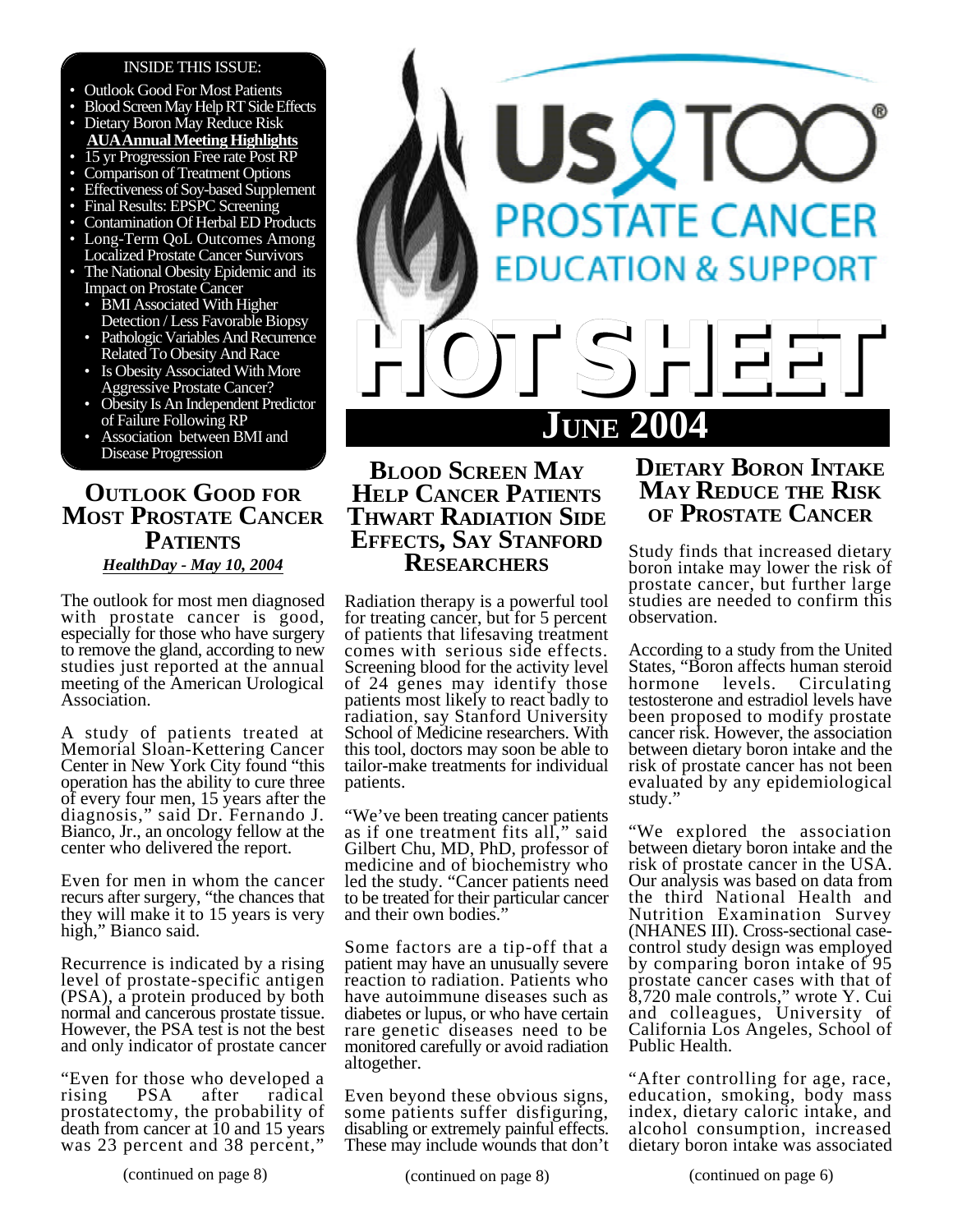# **US TOO PUBLICATIONS**

In addition to the Hot Sheet, *Us TOO*also publishes a FREE e-mail based news service providing updates on the latest prostate cancer related news. To subscribe or link to the archives simply visit the *Us TOO* Website: www.ustoo.org

Items contained in *Us TOO*publications are obtained from various news sources and edited for inclusion. Where available, a point-of-contact is provided.

All references to persons, companies, products or services are provided for information only, and are not endorsements. Readers should conduct their own research into any person, company, product or service, and consult with their loved ones and personal physician before deciding upon **any** course of action.





**Highlights from the 2004 AUA Annual Meeting**

# **15-YEAR CANCER-SPECIFIC AND PSA-PROGRESSION FREE RATES AFTER RADICAL PROSTATECTOMY**

*Fernando J. Bianco Jr, Zohar A. Dotan, Michael W. Kattan, Paul A. Fearn, James A. Eastham, Peter T. Scardino. Memorial Sloan-Kettering Cancer Center, New York, NY*

Introduction and Objective: Radical prostatectomy disrupts the natural history of prostate cancer. Indications for this procedure have augmented significantly with the stage-shift of

diagnosed prostate cancer, without prior intervention, underwent radical prostatectomy with curative intent since 1983. The mean follow up was 6 years (1 to 20 years). Endpoints consisted of disease-progression and cancer-specific survival. Logisticregression with time dependent covariate analysis was performed.

Results: 261 patients experienced disease-progression and were then followed a mean of 6.3 (1-15) yrs. At 5, 10 and 15 yrs 84%, 78% and 73% remained free of progression (Fig.), cancer-specific survival was 99%, 96% and 93%, respectively and overall survival was 96%, 86% and 63%. At 15 yr 79% of patients with a  $PSA = >10$ , 68% with pGleason 3+4,



**Years** 

this disease. We studied long-term cancer control rates and predictors after this surgery.

Methods: We studied 1700 patients with clinically localized newly 51% with 4+3, 73% with focal and 42% with established ECE remained free of recurrence. At 10 yr 27% with pGleason 8-10, 30% with SVI and 17% with LN+ also were free of recurrence. Even for those who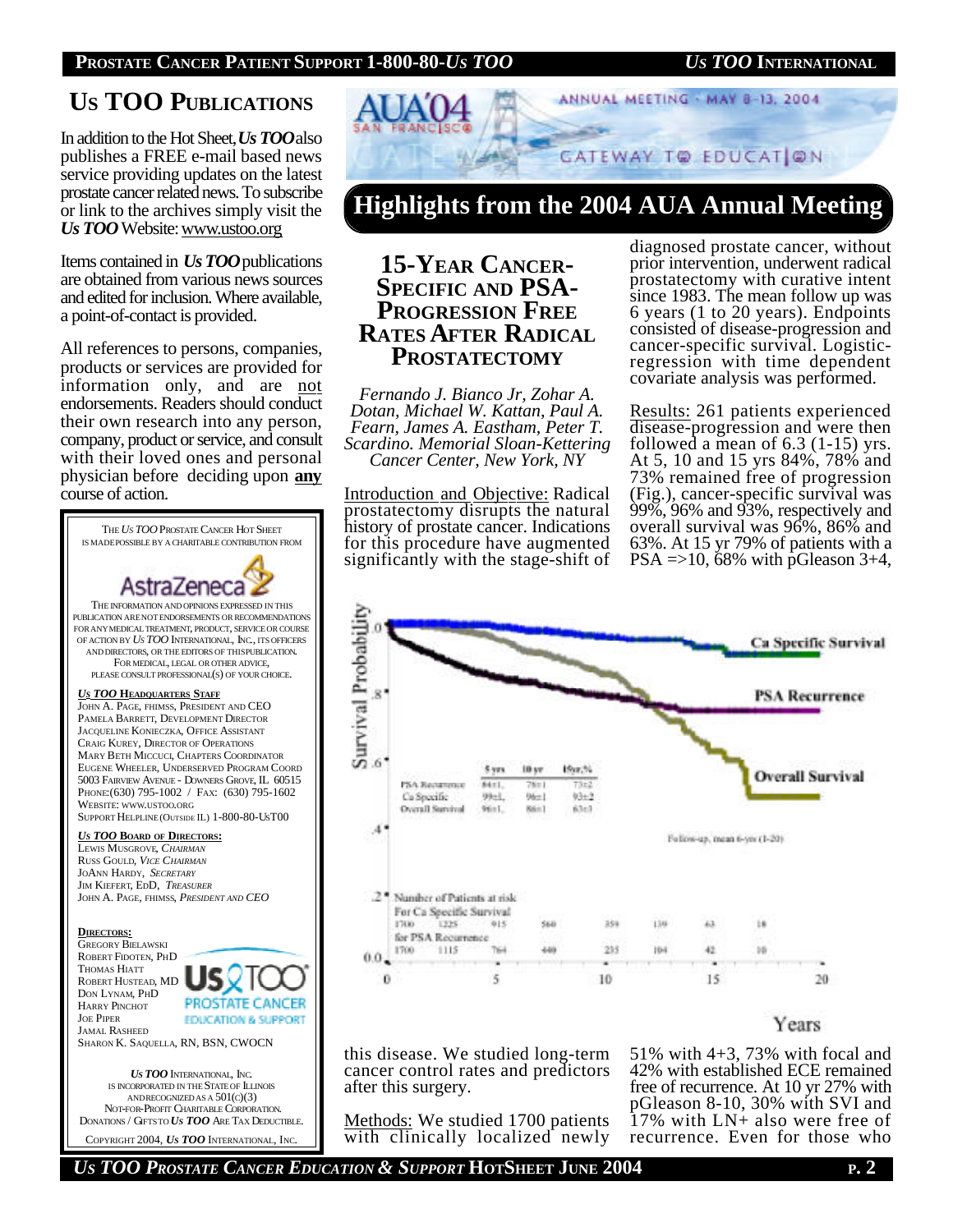developed a rising PSA after RP, the probability of death from cancer at 10 and 15 years was 23% and 38%.

Conclusions: RP provided excellent long term cancer control. At 15 yr only 7% had died of prostate cancer. Cancer control was remarkably good even for patients with adverse prognostic features.

## **COMPARISON OF RADICAL PROSTATECTOMY, RADIOTHERAPY, HORMONAL THERAPY, AND WATCHFUL WAITING FOR SCREEN-DETECTED PROSTATE CANCER: AN UPDATE**

*Kimberly A. Roehl, Jo Ann V. Antenor, Kiersten L. Ray-Kuhn, Norm Smith, Brian K. Suarez, William J. Catalona. Washington University School of Medicine, Saint Louis, MO, Washington University School of Medicine, Saint Louis, MO, Northwestern Feinberg School of Medicine, Chicago, IL*

Introduction and Objective: PSA screening has been widely used as an aid to early detection of prostate cancer. Early detection increases the opportunity for long-term progression-free survival. The selection of treatment for early-stage prostate cancer involves an evaluation of the effectiveness of the individual treatments weighed against the decrements they produce in the quality of life. The preferred management of patients with clinically localized prostate cancer is controversial. In this study, we update and evaluate results on progression-free survival rates in patients diagnosed with prostate cancer in a screening study who self-selected primary treatments.

Methods: We previously evaluated 3020 patients diagnosed with prostate cancer in a screening study from 1989 to 2001. We are currently evaluating 3564 patients diagnosed with prostate cancer through 2003. Treatments include radical prostatectomy, brachytherapy, external beam radiation therapy, hormonal therapy and observation. The follow-up protocol included PSA testing every six months and review of clinical and pathological records. Cancer progression was defined as  $PSA > 0.2$  ng/mL for surgery patients and three consecutive PSA rises for all other treatments.

Results: Results of % progressed and 7 year progression-free survival rates are shown in the table. These results are through 2002 and will be updated through 2004. The preliminary analysis of radical prostatectomy showed a 7-year progression-free survival rate of 87% for low-risk patients, 80% for intermediaterisk patients and 59% for high-risk patients, similar to previous results. Comparisons for non-surgical treatments are under analysis for data through 2004.

Conclusions: Radical prostatectomy and brachytherapy had similar progression rates that are lower than other treatments. However, assuming that all PSA rises that have not yet been twice verified will ultimately become progressions, RRP has a lower progression rate than other treatments with intermediate term follow-up.

# **RANDOMIZED DOUBLE-BLIND, PLACEBO-CONTROLLED, CROSSOVER STUDY OF MEN WITH PROSTATE CANCER AND RISING PSA: EFFECTIVENESS OF A DIETARY SUPPLEMENT**

*Fritz H. Schröder, Monique J. Roobol, Egbert R. Boevé, Renée De Mutsert, Wendy Verwillegen, Sonja Zuidgeest, Mark F. Wildhagen, Ardy Van Helvoort. Erasmus University Medical Center, Rotterdam, Netherlands, St. Franciscus Gasthuis, Rotterdam, Netherlands, Numico Research, Wageningen, Netherlands, Numico Research Wageningen, Wageningen, Netherlands*

Introduction and Objective: Diet is likely to be related to large differences in geographic distribution of clinically diagnosed prostate cancer (PC). Studies of primary prevention to investigate available epidemiological leads are difficult, very expensive and do not allow screening for compounds and dosages. - In the present study a dietary supplement is utilized in a setting of tertiary prevention in patients suffering from minimal recurrent PC identified by rising prostate-specific antigen (PSA).

Methods: 49 Patients with a history of PC and rising PSA  $(0.1-10.0 \text{ ng/m})$ ml) after radical prostatectomy  $(n=34)$  or radiotherapy  $(n=15)$  were randomized to a double-blind, placebo-controlled, crossover study of a dietary supplement after ethical approval of the protocol. Patients received the dietary supplement or placebo for 10 weeks each (2x2 tablets daily), separated by a 4-week wash-out period. The supplement contained soy isoflavones, lycopene, silymarin and antioxidants as main ingredients. Blood samples were taken at two-weekly intervals. Changes of PSA kinetics (PSA slope and doubling time) were the primary parameters of efficacy.

Results: Baseline age, BMI and serum PSA were  $69.8 \pm 7.1$  yr., 26.4  $\pm$  2.4 kg/m2 (mean  $\pm$  SD) and 1.30 (continued on page 6)

| <b>7-year Survival Estimate Ranges (%)</b> |  |  |
|--------------------------------------------|--|--|
|--------------------------------------------|--|--|

| <b>Treatment</b>                         | <b>Median</b><br><b>Follow-up</b><br>Time (months) | Low<br><b>Risk</b><br>Group | Interm<br><b>Risk</b><br>roup          | High<br><b>Risk</b><br>Group |  |
|------------------------------------------|----------------------------------------------------|-----------------------------|----------------------------------------|------------------------------|--|
| Radical<br><b>Prostatectomy</b>          | 68                                                 | 87                          | 80                                     | 59                           |  |
| <b>Brachytherapy</b>                     | 42                                                 | 90-98                       | 74-83                                  | 41                           |  |
| <b>External Beam</b><br><b>Radiation</b> | 63                                                 | 60-83                       | 47-60                                  | 33-54                        |  |
| Hormonal<br><b>Therapy</b>               | 50                                                 | $23 - 71$                   | 50-64                                  | $25 - 40$                    |  |
| <b>Observation</b>                       | 47                                                 | 22-56                       | 16-37                                  | 0                            |  |
| P.3                                      |                                                    |                             | <b>US TOO PROSTATE CANCER EDUCATIO</b> |                              |  |

**P. 3** *US TOO PROSTATE CANCER EDUCATION & SUPPORT* **HOTSHEET JUNE 2004**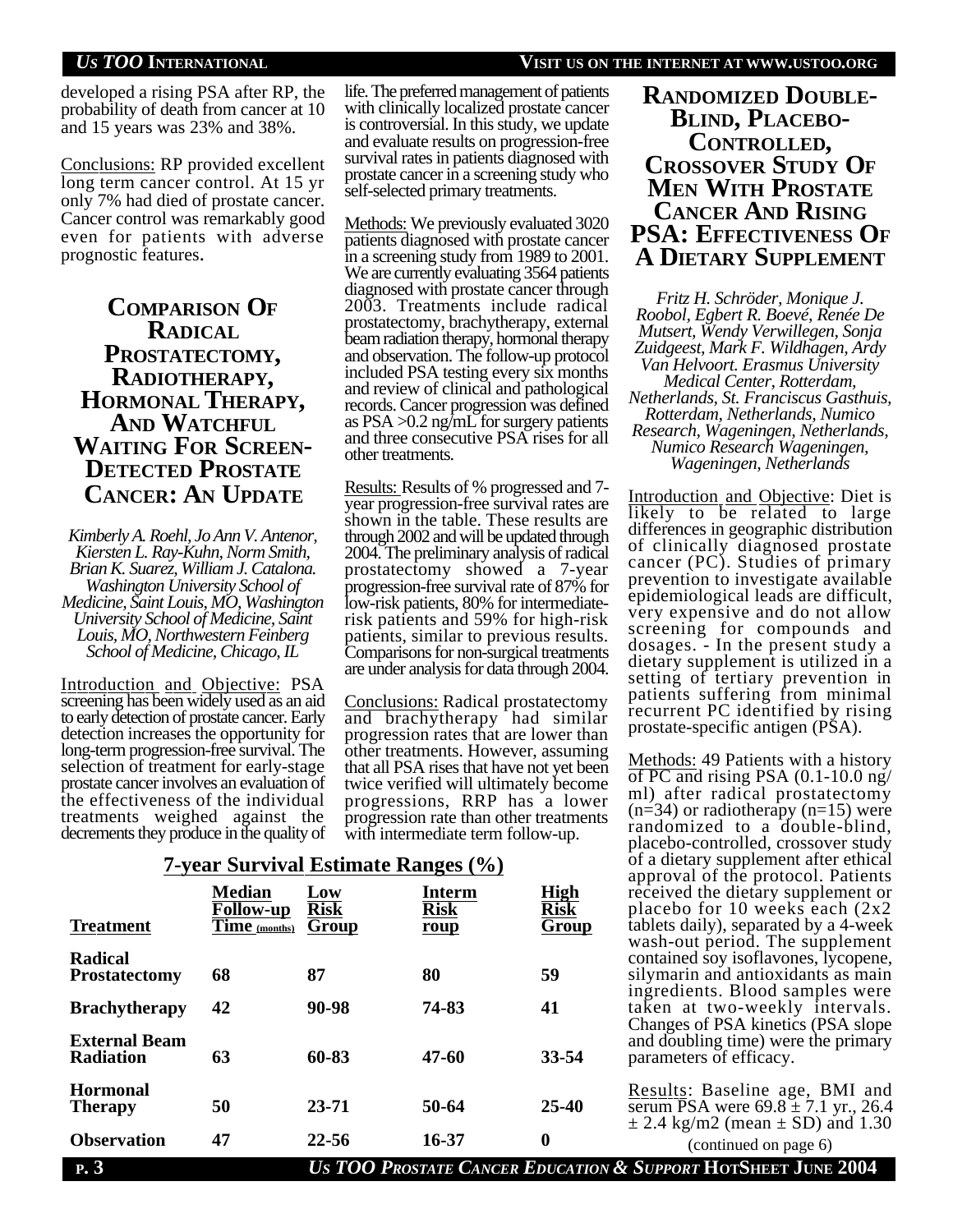## **PROSTATE CANCER PATIENT SUPPORT 1-800-80-***US TOO US TOO* **INTERNATIONAL**

## **FINAL RESULTS OF THE INITIAL AND SECOND PROSTATE CANCER SCREENING ROUND OF THE EUROPEAN RANDOMIZED STUDY OF SCREENING FOR PROSTATE CANCER (ERSPC, SECTION ROTTERDAM)**

*Monique J. Roobol, Stijn H. De Vries, Fritz H. Schröder. Erasmus Medical Centre, Rotterdam, Netherlands*

Introduction and Objective: The second screening round of ERSPC (section Rotterdam, screening interval 4 years) will be completed in Dec. 2003. We assessed and compared the positive predictive values (PPV's ,sextant biopsy (SB)), cancer detection rates, predictors for biopsy outcome, screening and tumor characteristics of cancers detected at both screening rounds.

Methods: In the period Nov 1993 until Dec 1999, 19970 men were screened at the initial screening round. At the start the indication for SB was an abnormal DRE and/or TRUS and/or  $PSA \geq 4.0$  ng/ml. In November 1997 the screening protocol was simplified to a simple PSA cut-off  $(>= 3.0$  ng/ml) as indication for SB. We compared 10191 men screened at initial screening and 5535 men screened at second (and initial) screening, according to the modified protocol. Predictors used for the multivariate analyses were log PSA, log Prostate volume (Vol), DRE, TRUS, age, positive family history (PFH), PSA velocity, previous negative biopsy (PNB).

### Results:

| Parameter<br>% men with $PSA \ge 3.0$<br>% men with $PSA \geq 10.0$<br>PPV (n cancers/n biopsied)<br>Detection rate (n cancers/n screened)<br>Mean PSA (ng/ml)<br>Mean prostate volume (ml)<br>% previous biopsied | Initial<br>screening<br>21.1<br>2.5<br>29.2<br>5.3<br>6.8<br>49.7<br>NΑ         | Second<br>screening<br>19.5<br>1.4<br>17.6<br>4.4<br>4.4<br>47.9<br>30.4 |
|--------------------------------------------------------------------------------------------------------------------------------------------------------------------------------------------------------------------|---------------------------------------------------------------------------------|--------------------------------------------------------------------------|
| Significant predictors for the<br>presence of PC<br>Tumor characteristics / Cancers (n)<br>Mean PSA (ng/ml)<br>Mean prostate volume (ml)<br>% previous biopsied<br>% T3, T4<br>% Gleason $\ge$ 3+4                 | PSA, Vol,<br>DRE, TRUS,<br>age, PFH<br>541<br>9.9<br>43.1<br>NΑ<br>15.5<br>36.2 | Vol, PNB<br>241<br>4.3<br>40.2<br>17.4<br>3.7<br>18.5                    |

Conclusions: Although lower than at initial screening the cancer detection rate at the second screening round is substantial. Cancers detected at second screening are mostly found in men with no previous biopsy (82.6%), with PSA levels between 3.0

 $-4.0$  ng/ml (44%) and are more localized to the prostate. PSA and PSA velocity are no significant predictors for biopsy outcome at second screening, prostate volume and previous negative biopsy are  $(odds < 1.0)$ . These findings show that screening tests used in the initial round are no longer predictive 4 years later. It may be more efficient to biopsy on the indication of a combination of predictors at a subsequent screening round(s), instead of using a fixed PSA threshold. The development of new test procedures (agents, algorithms) is desirable. Complete data of the second screening round will be presented.

# **EVIDENCE FOR PHARMACOLOGICAL CONTAMINATION OF HERBAL ERECTILE FUNCTION PRODUCTS WITH TYPE 5 PHOSPHODIESTERASE (PDE5) INHIBITORS**

*Neil Fleshner, Melissa Harvey, Hans Adomat, Catherine Wood, Karen Hersey, Emma Guns. Princess Margaret Hospital, Toronto, ON, Canada, Princess Margaret Hospital, Toronto, ON, Canada, University of British Columbia,*

*Vancouver, BC, Canada*

Introduction and  $\overline{O}$   $\overline{b}$  j  $\overline{e}$   $\overline{c}$  t i  $\overline{v}$   $\overline{e}$  : Complementary and alternative medicine (CAM) continues to gain an increasing role in the management of a variety of conditions. The advent of phosphodiesterase (PDE5) inhibitors has dramatically altered the management of erectile dysfunction

(ED). It is not surprising that many marketed herbal products claim to have efficacy similar to PDE5 inhibitors without side effects or need for medical assessment. We set out to determine if marketed herbal preparations for the treatment of ED contained PDE5 inhibitors.

Methods: We purchased seven brands of marketed herbal products for the treatment of ED. Purchases were limited to oral tablets or capsules that claimed to improve erection quality if consumed prior to sexual activity and not on a daily basis.Each individual bottle was opened and 12 tablets/capsules were removed. These were then placed into light-shielded plastic containers and assigned a study number. Specimens were then shipped at room temperature to the University of British Columbia for<br>high performance liquid performance chromatography (HPLC) analysis. Standards for sildenafil tadalafil and vardenafil were set by utilizing samples of respective tablets. A Waters 2695 Separations Module equipped with a Waters/Micromass ZQ2000 detector was used for quantitative analysis of sildenafil, tadalafil and vardenafil. Four tablets were measured for dosage range and three were performed in duplicate (ie: same sample twice).

Results: Significant contamination with sildenafil and tadalafil was detected in two out of 7 of the herbal preparations examined. Average sildenafil levels were 30.2mg/cap, (range,27.6mg to 31.3mg). Average tadalafil levels were  $19.77 \text{mg}/\text{table}$ ,<br>(range 18.0mg to 22.0mg).  $18.0$ mg to  $22.0$ mg). Significant levels were not detected in other samples, nor was vardenafil detected in any of the samples.

Conclusions: Pharmacologic concentrations of PDE5 inhibitors are present in some herbal products marketed to manage ED. Since these compounds are not natural, deliberate contamination of these products must be considered. Consumers and regulatory agencies must be aware of these findings as these agents have known fatal interactions with prevalently consumed drugs (e.g. nitrates). These findings also seriously challenge the concept of safety of CAM agents. Tighter regulation of CAM marketed preparations is recommended.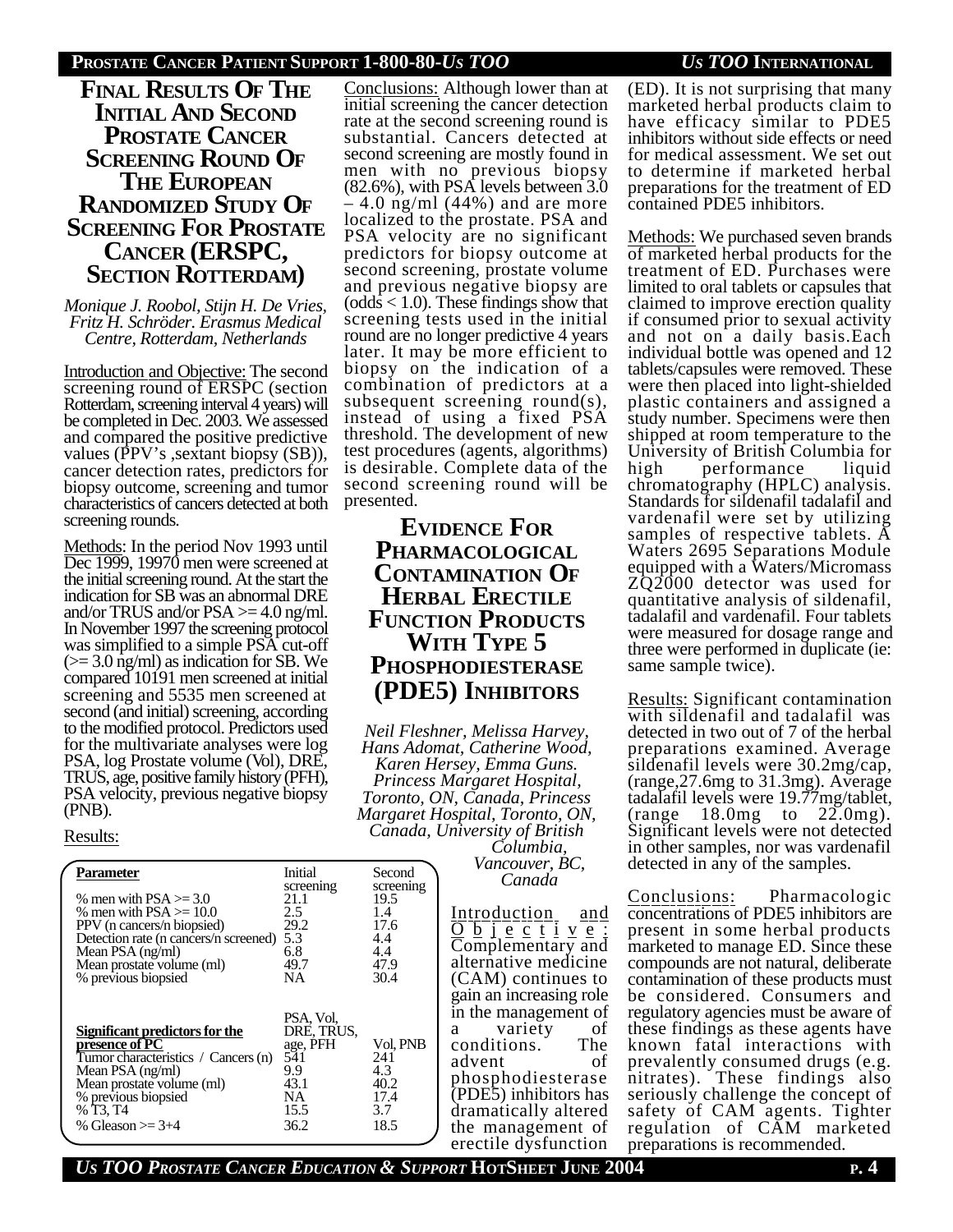

*David C. Miller, Martin G. Sanda, Rodney L. Dunn, Hector Pimentel, Howard M. Sandler, William P. MacLaughlin, John T. Wei. University of Michigan, Ann Arbor, MI, University of Michigan, Ann Arbor, MI*

Introduction and Objective: Longterm, patient-report HRQOL, as well as HRQOL changes more than 2 years after brachytherapy (BT), 3-D conformal radiation (3-D CRT) and radical prostatectomy (RP) have not been characterized with validated QOL instruments. We sought to evaluate long-term HRQOL changes and outcomes during the transition from early to late survivorship after localized prostate cancer (CaP) therapy.

Methods: In 1999, we had used a validated instrument (EPIC) to measure HRQOL in a cohort of 1008 CaP patients (and age-matched control men) at a median follow-up of 2.6 years after BT, 3-D CRT or RP. In the current follow-up study, HRQOL for this cohort was reassessed at a median follow-up 6.3 years (range 4-8 years). Generalized linear models were used to evaluate differences in HRQOL outcomes between each of the 3 treatment groups and age-matched controls.

Results: The overall response rate was 73%. EPIC domain summary scores are summarized in the table.

During the follow-up interval, the greatest improvement in HRQOL was for urinary irritative symptoms among BT patients (p<0.001). Nevertheless, long-term urinary irritative summary scores remained better for RP compared with BT  $(p<0.01)$  and 3-D CRT ( $p<0.01$ ).

| Age-adjusted, Long-term (median 6.3 years)<br><b>EPIC Domain Summary</b> |       |  |           |             |                        |  |  |  |
|--------------------------------------------------------------------------|-------|--|-----------|-------------|------------------------|--|--|--|
| <b>HRQOL</b> Domain<br>Men                                               | BT.   |  | 3-D CRT   | <b>RP</b>   | Age-matched<br>Control |  |  |  |
| Urinary Irritative<br>Urinary Incontinence78†*                           | $81+$ |  | 84<br>86† | 91<br>$80*$ | 89<br>92               |  |  |  |

Sexual 28\* 35†\* 39\* 63 Bowel 86†\* 84†\* 94 96† Hormonal 87\* 89 91 93 † Denotes significant change in HRQOL domain score from 2 to 6 years of median f/u ( $p=0.05$ ) \* Denotes significant difference in HRQOL domain score

at 6 yrs of median f/u vs. controls  $(p=0.05)$ 

Coincident with an interval decrease in bowel HRQOL among  $3-D$  CRT patients  $(p<0.01)$ , long-term  $(p<0.01)$ , long-term differences in bowel HRQOL were observed for RP versus 3-D CRT and  $BT (p < 0.01)$ .

Conclusions: Long-term HRQOL outcomes vary based on type of therapy. Late changes in urinary, bowel and sexual HRQOL may be anticipated following BT and 3-D CRT, with improvements in some domains (e.g. urinary irritation and bowel (BT)) and deterioration in others (e.g. urinary incontinence (BT and 3-D CRT), sexual (3-D CRT) and bowel (3-D CRT)). In contrast to these late changes in post-BT and 3- D CRT outcomes, post-prostatectomy HRQOL was relatively stable after at least 4 years of follow-up.

**THE NATIONAL OBESITY EPIDEMIC AND ITS IMPACT ON PROSTATE CANCER MODERATED BY JUDD MOUL, M.D. AMERICAN UROLOGICAL ASSOCIATION ANNUAL MEETING**

The following research was highlighted during this briefing:

**NORMAL BODY MASS INDEX IS ASSOCIATED WITH A HIGHER PROSTATE CANCER DETECTION RATE AND LESS FAVORABLE PATHOLOGIC FEATURES IN A BIOPSY POPULATION**

*Brooks, Martha Terris. Stanford University, Stanford, CA, Medical College of Georgia, Augusta, GA*

Introduction and Objective: Body mass index (BMI, weight in kilograms divided by the square of height in meters) is used as an indicator of obesity. This study assessed the relationship between BMI and prostate cancer detection rates and biopsy features in a referral-based, biopsy population.

Methods: 787 consecutive patients referred for an abnormal digital rectal exam and/or a PSA level >4 ng/ml underwent systematic prostate biopsy. Three standard categories of BMI were considered: normal (less than  $25 \text{ kg/m2}$ ), overweight (25 - 29.9 kg/m2), and obese (greater than 30 kg/m2). The presence or absence of cancer, percentage of core involvement and tumor grade were correlated with BMI. Additional analyses controlled for age, PSA levels and prostate volume.

Results: For the entire population, detection rates were highest in the normal BMI group compared to the overweight or obese patients (52% vs. 37% vs. 42%, p=0.0026, respectively). When stratified by age, this observation was true for men less than 70 years old (49% vs. 32% vs. 37%, p=0.0042) but not for men over 70 years old. When only patients with PSA levels less than10 ng/ml were considered, detection rates were highest in the normal BMI group (44% vs. 28% vs. 36%, p=0.0061). This observation also persisted with patients under 70 years old and a PSA less than 10 ng/ml or when only patients less than 70 years old and a total prostate volume less than 50 cc were included. In patients with cancer, those with a normal

(continued on page 6)

*Joseph C. Presti Jr, Una Lee, James*

**P. 5** *US TOO PROSTATE CANCER EDUCATION & SUPPORT* **HOTSHEET JUNE 2004**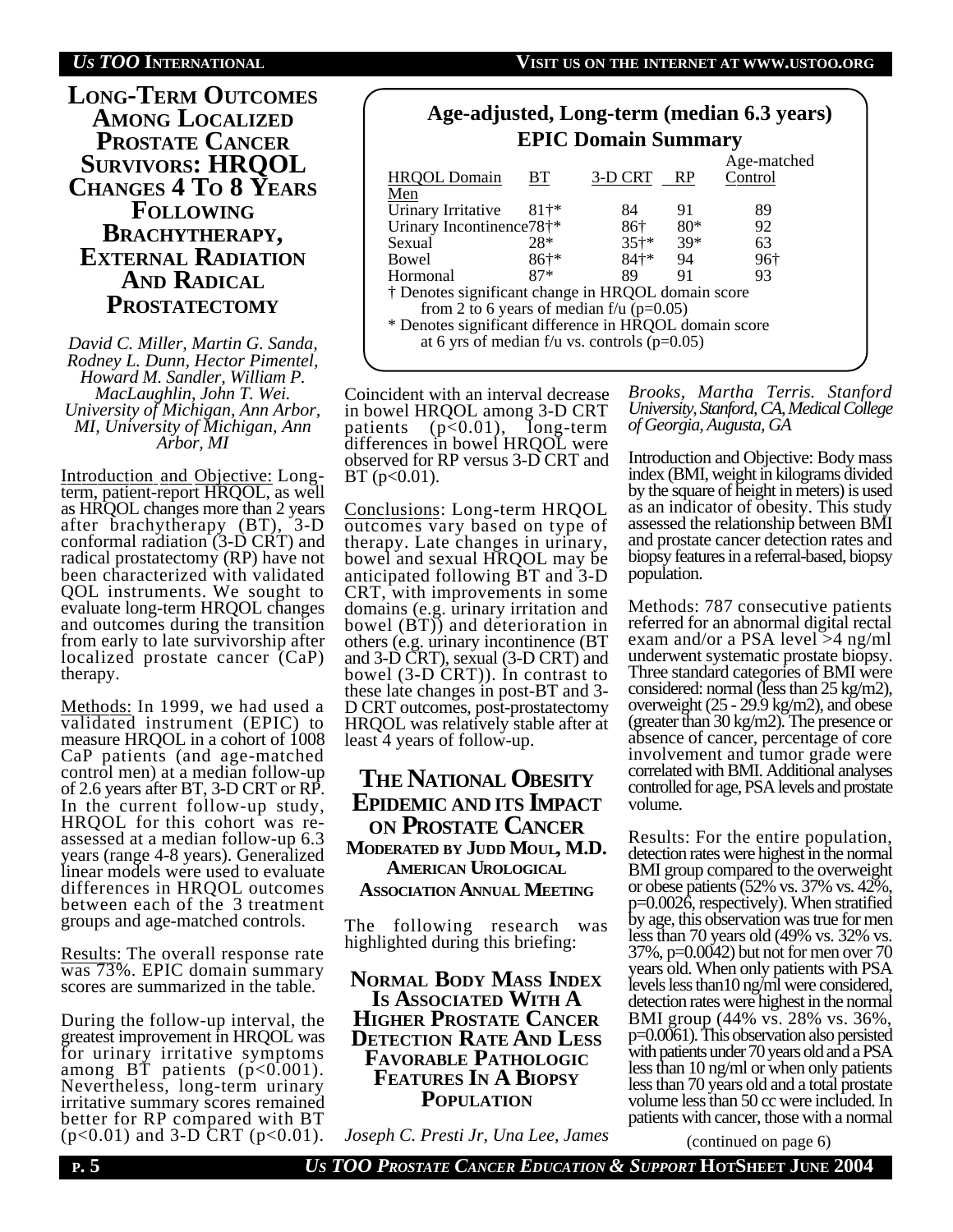# **BORON INTAKE COULD REDUCE PCA RISK?**

(continued from page 1)

with a decreased risk of prostate cancer with a dose-response pattern. The adjusted odds ratio was 0.46 (95% confidence interval: 0.21-0.98) for the highest quartile of boron intake comparing to the lowest quartile (p for trend  $= .0525$ ). The observed association should be interpreted with caution because of the small case sample size and the nature of the cross-sectional study design, but deserve further investigation," the researchers concluded.

Cui and colleagues published the results of their research in Oncology Reports (Dietary boron intake and prostate cancer risk. Oncol Rep, 2004;11(4):887-892).

# **SOY BASED DIETARY SUPPLEMENT IMPACT ON PSA** (continued from page 3)

(0.2, 13)(median, range). Per protocol treatment (at least five serum PSA assessments per period, n=42) analysis and an intention to treat analysis (at least two serum PSA assessments per period available, n=46) were carried out while in a cross-over study an intention to treat analysis is not considered to be required. Both analyses showed a decrease of the slope of PSA. The per protocol analysis showed a significant decrease in PSA slope (p=0.030) and 2log PSA slope  $(p=0.041)$  which translates into a 2.6 fold increase in the PSA doubling time (from 445 to 1150 days between supplement and control). No changes in safety parameters were detected during the study.

Conclusions: A soy based dietary supplement was shown to delay PSA progression after potentially curative treatment in a significant and meaningful way. Experimental confirmation studies allowing to study the effect of the supplement on PSA and tumor mass in Xenografts in nude mice are in progress.

## **OBESITY EPIDEMIC AND ITS IMPACT ON PCA** (continued from page 5)

BMI had a greater percentage of needle core involvement on the biopsy than overweight or obese patients (11% vs. 5.6% vs. 8.1%; p=0.0014). This finding was true independent of age or PSA levels. BMI did not correlate with tumor grade.

Conclusions: A normal body mass index correlates with a higher cancer detection rate and larger cancers in men undergoing prostate biopsy.

## **PATHOLOGIC VARIABLES AND RECURRENCE RATES A<sup>S</sup> RELATED TO OBESITY AND RACE IN MEN WITH PROSTATE CANCER UNDERGOING RADICAL PROSTATECTOMY**

*Christopher L. Amling, Robert H. Riffenburgh, Leon Sun, Judd W. Moul, Raymond S. Lance, Leo Kusuda, Wade J. Sexton, Douglas W. Soderdahl, Timothy F. Donahue, John P. Foley, Andrew K. Chung, David G. McLeod. Naval Medical Center San Diego, San Diego, CA, Naval Medical Center San Diego, San Diego, CA*

IntroductionandObjective: To determine if obesity is associated with higher PSA recurrence rates following radical prostatectomy (RP), and to explore racial differences in body mass index (BMI) as a potential explanation for the disparity in outcome between black and white men.

Methods: Retrospective, multiinstitutional pooled analysis of 3162 men undergoing RP at nine geographically diverse US military medical centers between 1987 and 2002. Patients were intially categorized as obese (BMI >= 30 kg/m2), overweight (BMI 25-30 kg/m2) or normal ( $BMI < 25$  kg/m2). For analysis, normal and overweight groups were combined and compared to the obese group with regard to actuarial estimates of freedom from biochemical recurrence.

Results: Of 3162 patients, 600 (19.0%) were obese and 2562 (81%) were not obese. BMI was an independent predictor of higher Gleason grade cancer (p<0.001) and obesity was associated with a higher risk of biochemical recurrence after RP (p=0.027). African-Americans had higher BMI than Caucasian  $(p<0.001)$  patients,

and blacks had higher recurrence rates than whites  $(p=0.003)$ . Both BMI (p=0.028) and African-American race  $(p=0.002)$  were associated with higher PSA recurrence rates. In multivariate analysis of race, BMI and pathologic factors, African-American race (p=0.021) remained a significant independent predictor of recurrence.

Conclusions: Obesity is associated with higher recurrence rates after RP and higher grade cancer in the RP specimen. African-Americans have higher recurrence rates and greater BMI than Caucasian men. These findings support the hypothesis that obesity is associated with progression of latent to clinically significant PC and suggests that BMI may in part account for the racial variability in PC risk.

## **IS OBESITY ASSOCIATED WITH MORE AGGRESSIVE PROSTATE CANCER? (DATA FROM CAPSURE)**

*Christopher J. Kane, William W. Bassett III, Natalia Sadetsky, Stephanie Silva, David J. Pasta, Matthew R. Cooperberg, June Chan, Katrine Wallace, Peter R. Carroll. University of California at San Francisco, San Francisco, CA, University of California at San Francisco, San Francisco, CA, TAP Pharmaceutical Products*

Introduction and Objective: The prevalence of obesity in the United States has increased significantly in the last decade. We investigated the association of obesity with prostate cancer patients' demographics and clinical disease features at presentation (i.e. prognostic group stratification).

Methods: Data were abstracted from CaPSURE, a disease registry of 10,018 men with prostate cancer. 3684 men were included who were treated between 1989 and 2002 and had complete body mass index information. BMI classes were defined as normal  $\left(\frac{25 \text{ kg}}{m2}\right)$ , overweight (25-29.9 kg/m2), obese (30- 34.9 kg/m2), or very obese ( 35 kg/m2). Patients were categorized as having low, intermediate, or high risk disease based on the D'Amico classification. Associations among obesity, risk and demographics were analyzed using univariate and multivariate models.

Results: 29% of patients had a normal BMI, 50% were overweight, 16% were obese, and 5% were very obese. Patients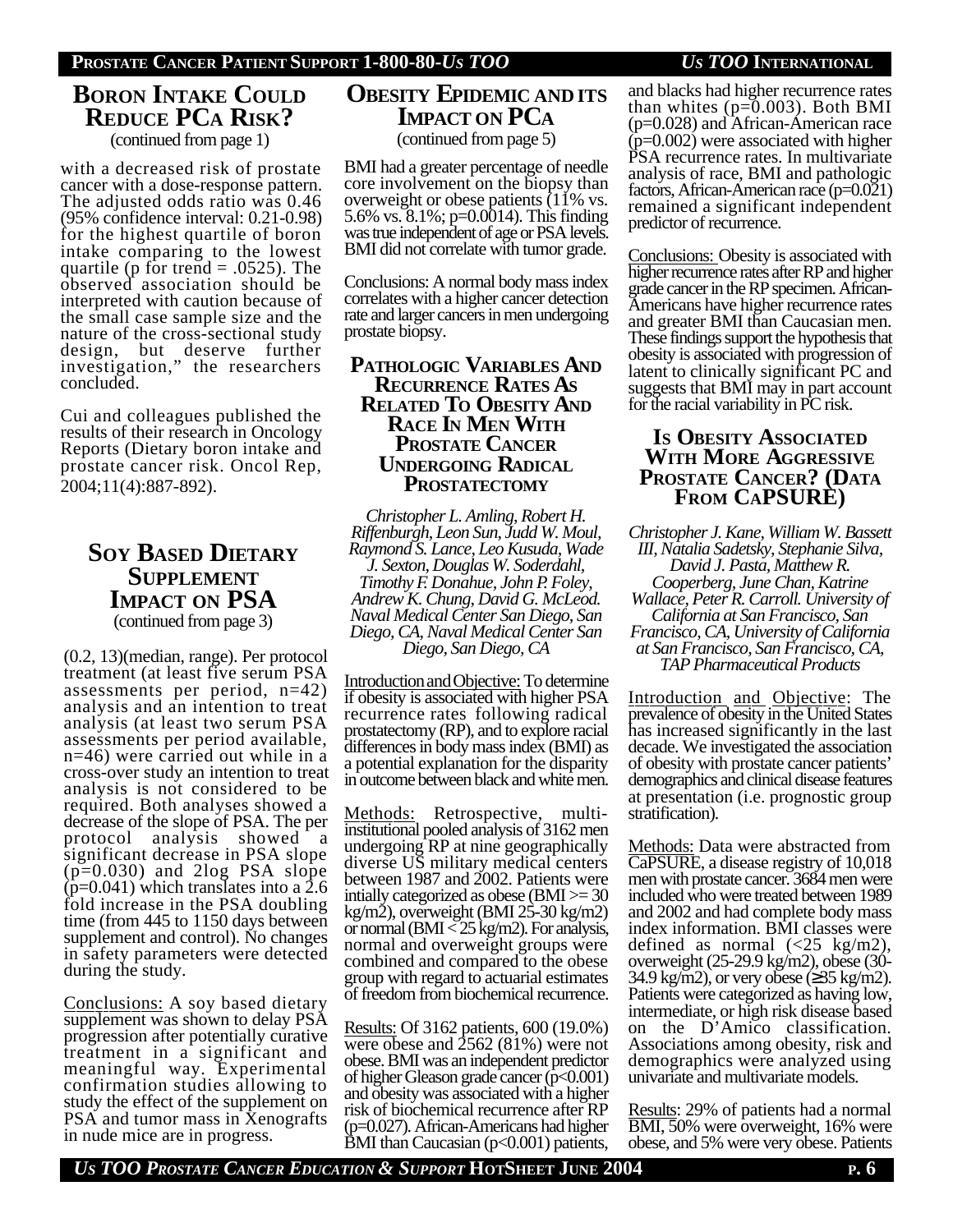who were obese were more likely to be young, have hypertension and diabetes, and have a lower education level. After adjusting for age, ethnicity, education, income, relationship status, smoking, alcohol, and co-morbidities, men in the overweight group were less likely to be in the high-risk prognostic category (relative risk= $0.80$ , p= $0.03$ ) compared to men of normal weight. The overweight group also had lower  $PSA (p= $0.0001$ ) and lower$ stage disease (p=0.0001) at diagnosis, but there was no association between Gleason score and obesity ( $p=0.37$ ). There was no association between BMI>30 and risk group.

Conclusions: Obese patients are more likely to be young and have multiple comorbidities. Men in the overweight group presented with lower risk prostate cancer at diagnosis. This may be due to a biological benefit of being overweight or to earlier disease detection secondary to more frequent interaction with the medical community. Lower stage and PSA at diagnosis as well as a lack of association with Gleason score are consistent with the latter hypothesis.

## **OBESITY IS AN INDEPENDENT PREDICTOR OF BIOCHEMICAL FAILURE FOLLOWING RADICAL PROSTATECTOMY**

*Stephen J. Freedland, William J. Aronson, Christopher J. Kane, Joseph C. Presti Jr, Christopher L. Amling, David Elashoff, Martha K. Terris. Johns Hopkins University School of Medicine, Baltimore, MD, UCLA School of Medicine, Los Angeles, CA, University of California, San Francisco School of Medicine, San Francisco, CA, Stanford University School of Medicine, Stanford, CA, San Diego Naval Hospital, San Diego, CA, UCLA School of Medicine, Los Angeles, CA, Medical College of Georgia, Augusta, GA*

Introduction and Objective: Both obesity and prostate cancer are major public health problems. Only limited information is available regarding obesity and treatment outcomes for clinically localized prostate cancer. Therefore, we sought to examine the relationship between body mass index (BMI) and cancer control following radical prostatectomy (RP) in a racially diverse population.

Methods: We examined data from 1,106 men treated with RP between 1988 and 2002 at 5 equal access medical centers.

Clinical and pathological variables as well as biochemical outcome information were compared across the groups. Log-rank and Cox proportional hazards analysis were used to determine if BMI was a significant independent predictor of adverse pathological features or biochemical recurrence following RP.

Results: Obesity was significantly related to year of surgery, with more recently treated patients having higher rates of obesity  $(p<0.001)$ . There was a significant relationship  $(p<0.001)$ between BMI and race with black men having the highest rate of obesity (31%), followed by white men (21%), with nonwhite-nonblack men having the lowest rate (13%). Obese patients had higher biopsy and pathological grade tumors  $(p<0.001)$ . On multivariate analysis, there was a trend for BMI >35 kg/m2 to be associated with higher rates of positive surgical margins (p=0.088), though this did not reach statistical significance. BMI >35 kg/m2 was associated with a significantly decreased risk of seminal vesicle invasion (p=0.039), while no relationship between BMI and extracapsular extension was found. After controlling for all preoperative clinical variables including year of surgery, BMI >35 kg/m2 was a significant independent risk factor for early biochemical failure following RP (p=0.002). Furthermore, after controlling for surgical margin status, BMI >35 kg/ m2 remained a significant predictor of PSA failure (p=0.012). There was a trend for men with BMI >35 kg/m2 to have higher failure rates than men with a BMI >30 but <35 kg/m2, though this did not reach statistical significance (p=0.053).

Conclusions: The percentage of obese men undergoing RP in our dataset doubled in the last 10 years. Obesity was associated with higher-grade tumors, a trend toward increased risk of positive surgical margins, and higher biochemical failure rates among men with clinically localized prostate cancer treated with RP. Men with a BMI >35 kg/m2 were at higher-risk of failure than patients with BMI >30 but <35 kg/m2.

## **THE ASSOCIATION BETWEEN BODY MASS INDEX (BMI) AND DISEASE PROGRESSION I<sup>N</sup> CLINICALLY LOCALIZED PROSTATE CANCER**

*Christopher J. Di Blasio, Audrey C. Rhee, Peter T. Scardino, Michael W.*

## *US TOO* **INTERNATIONAL VISIT US ON THE INTERNET AT WWW.USTOO.ORG**

*Kattan. Memorial Sloan-Kettering Cancer Center, New York, NY*

Introduction and Objective: Several reports have documented a link between body mass index (BMI) and the risk of developing advanced prostate cancer (CaP) or CaP-related death. We examined the association between body mass index (BMI) and progression-free probability in men treated with radical retropubic prostatectomy (RRP) for clinically localized CaP.

Methods: We retrospectively studied 3006 consecutive patients undergoing RRP at Memorial Sloan-Kettering Cancer Center between 9/1986 and 5/ 2003. Of these, 347 patients were excluded for missing biopsy Gleason grade data and 3 for missing pretreatment PSA values. Clinicopathologic variables analyzed included age, height, weight, pretreatment serum PSA level (ng/mL), clinical T stage  $(AJCC^{\sim}1992)$ classification), and biopsy-derived primary and secondary Gleason grades. Disease progression was defined as the first occurrence of either: biochemical (BCR), local, or metastatic recurrence; or death from CaP. BCR was defined as a serum PSA value of >0.2 ng/mL and rising. BMI was calculated by dividing the weight (kilograms) by the square of the height (meters2). Statistical analysis was performed using Cox proportional hazards models and Kaplan-Meier survival analysis with p<.05 considered significant.

Results: Overall, 2660 patients were analyzed, and 286 (10.8%) experienced disease progression during a maximum follow-up of 143 months. Median BMI was 27.4 kg/m2 (range, 17.7 - 65.6). When adjusting for pretreatment PSA, primary and secondary biopsy-derived Gleason grades, age at RRP, clinical stage, and the year of surgery, BMI was not associated with disease progression (p=.131). BMI category (as defined by WHO guidelines) was not associated with disease progression (p=.935).

Conclusions: While obesity has been shown by others to be associated with an increased risk of developing CaP, as well as an increased risk of developing aggressive disease and CaP-related mortality, we found no association between BMI and disease progression in patients treated with RRP for clinically localized CaP.